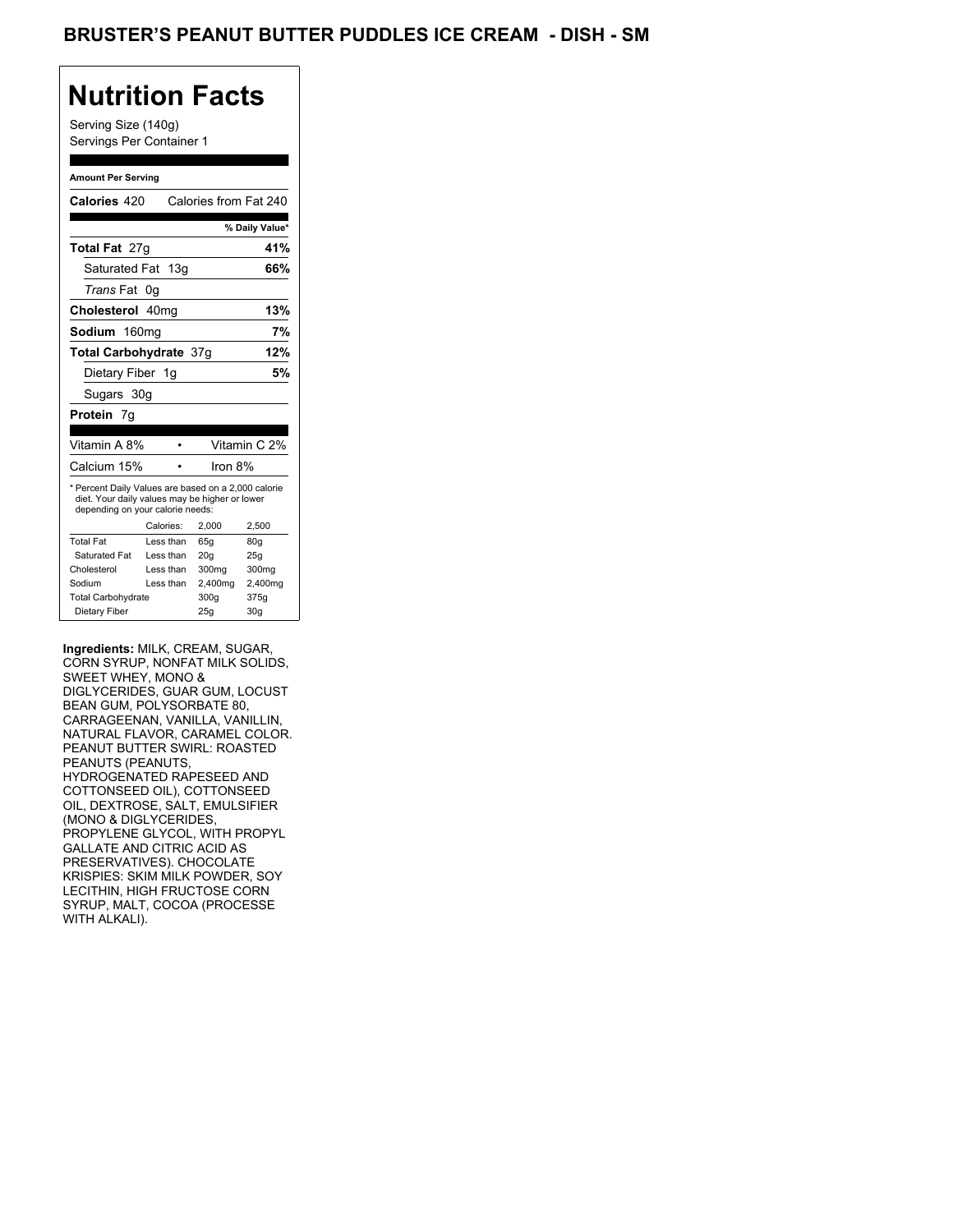## BRUSTER'S PEANUT BUTTER PUDDLES ICE CREAM - DISH - REG

# Nutrition Facts

Serving Size (210g) Servings Per Container 1

#### Amount Per Serving

| Calories 630                                                                                                                              |           | Calories from Fat 360 |                 |
|-------------------------------------------------------------------------------------------------------------------------------------------|-----------|-----------------------|-----------------|
|                                                                                                                                           |           |                       | % Daily Value*  |
| Total Fat 40g                                                                                                                             |           |                       | 62%             |
| Saturated Fat 20g                                                                                                                         |           |                       | 99%             |
| Trans Fat                                                                                                                                 | 0g        |                       |                 |
| Cholesterol                                                                                                                               | 60mq      |                       | 19%             |
| Sodium 250mg                                                                                                                              |           |                       | 10%             |
| Total Carbohydrate 55g                                                                                                                    |           |                       | 18%             |
| Dietary Fiber 2g                                                                                                                          |           |                       | 8%              |
| Sugars 45g                                                                                                                                |           |                       |                 |
| Protein 11g                                                                                                                               |           |                       |                 |
|                                                                                                                                           |           |                       |                 |
| Vitamin A 15%                                                                                                                             |           |                       | Vitamin C 4%    |
| Calcium 20%                                                                                                                               |           | Iron $15%$            |                 |
| * Percent Daily Values are based on a 2,000 calorie<br>diet. Your daily values may be higher or lower<br>depending on your calorie needs: |           |                       |                 |
|                                                                                                                                           | Calories: | 2.000                 | 2,500           |
| <b>Total Fat</b>                                                                                                                          | Less than | 65q                   | 80 <sub>g</sub> |
| Saturated Fat                                                                                                                             | Less than | 20 <sub>g</sub>       | 25g             |
| Cholesterol                                                                                                                               | Less than | 300 <sub>mq</sub>     | 300mg           |
| Sodium                                                                                                                                    | Less than | 2,400mg               | 2,400mg         |
| <b>Total Carbohydrate</b>                                                                                                                 |           | 300g                  | 375g            |
| Dietary Fiber                                                                                                                             |           | 25q                   |                 |

Ingredients: MILK, CREAM, SUGAR, CORN SYRUP, NONFAT MILK SOLIDS, SWEET WHEY, MONO & DIGLYCERIDES, GUAR GUM, LOCUST BEAN GUM, POLYSORBATE 80, CARRAGEENAN, VANILLA, VANILLIN, NATURAL FLAVOR, CARAMEL COLOR. PEANUT BUTTER SWIRL: ROASTED PEANUTS (PEANUTS, HYDROGENATED RAPESEED AND COTTONSEED OIL), COTTONSEED OIL, DEXTROSE, SALT, EMULSIFIER (MONO & DIGLYCERIDES, PROPYLENE GLYCOL, WITH PROPYL GALLATE AND CITRIC ACID AS PRESERVATIVES). CHOCOLATE KRISPIES: SKIM MILK POWDER, SOY LECITHIN, HIGH FRUCTOSE CORN SYRUP, MALT, COCOA (PROCESSE WITH ALKALI).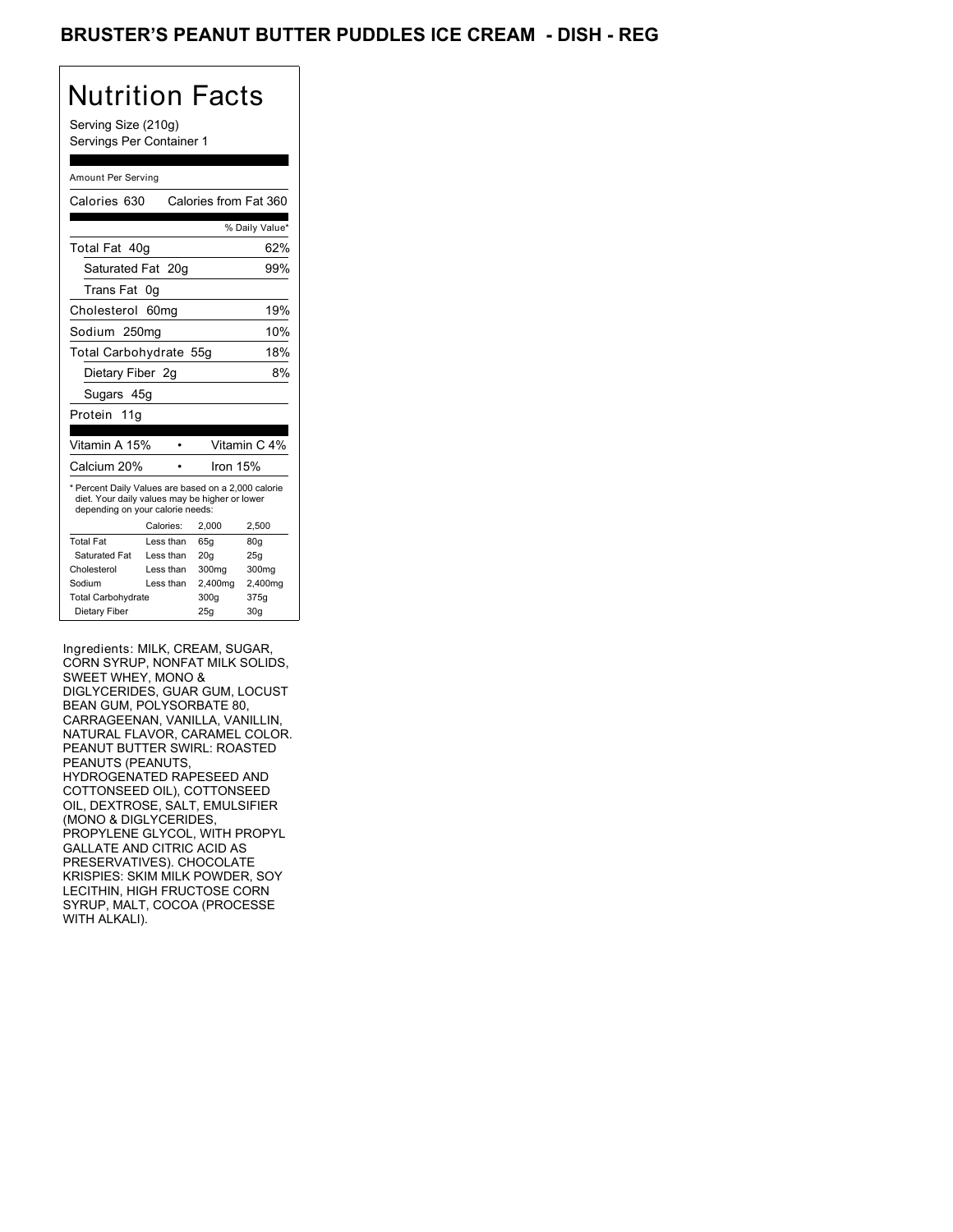## BRUSTER'S PEANUT BUTTER PUDDLES ICE CREAM - DISH <mark>-</mark> LG

# Nutrition Facts

Serving Size (280g) Servings Per Container 1

#### Amount Per Serving

| Calories 840                                                                                                                              |                  | Calories from Fat 490 |                |
|-------------------------------------------------------------------------------------------------------------------------------------------|------------------|-----------------------|----------------|
|                                                                                                                                           |                  |                       | % Daily Value* |
| Total Fat 54g                                                                                                                             |                  |                       | 83%            |
| Saturated Fat 26g                                                                                                                         |                  |                       | 131%           |
| Trans Fat                                                                                                                                 | 0g               |                       |                |
| Cholesterol                                                                                                                               | 80 <sub>mq</sub> |                       | 26%            |
| Sodium 330mg                                                                                                                              |                  |                       | 14%            |
| Total Carbohydrate 74g                                                                                                                    |                  |                       | 25%            |
| Dietary Fiber 3g                                                                                                                          |                  |                       | 11%            |
| Sugars 60g                                                                                                                                |                  |                       |                |
| Protein 15g                                                                                                                               |                  |                       |                |
|                                                                                                                                           |                  |                       |                |
| Vitamin A 20%                                                                                                                             |                  |                       | Vitamin C 4%   |
| Calcium 30%                                                                                                                               |                  | Iron 20%              |                |
| * Percent Daily Values are based on a 2,000 calorie<br>diet. Your daily values may be higher or lower<br>depending on your calorie needs: |                  |                       |                |
|                                                                                                                                           | Calories:        | 2,000                 | 2,500          |
| <b>Total Fat</b>                                                                                                                          | Less than        | 65q                   | 80q            |
| Saturated Fat                                                                                                                             | Less than        | 20q                   | 25q            |
| Cholesterol                                                                                                                               | Less than        | 300mg                 | 300mg          |
| Sodium                                                                                                                                    | Less than        | 2,400mg               | 2,400mg        |
| <b>Total Carbohydrate</b>                                                                                                                 |                  | 300g                  | 375g           |
| Dietary Fiber                                                                                                                             |                  | 25q                   | 30q            |

Ingredients: MILK, CREAM, SUGAR, CORN SYRUP, NONFAT MILK SOLIDS, SWEET WHEY, MONO & DIGLYCERIDES, GUAR GUM, LOCUST BEAN GUM, POLYSORBATE 80, CARRAGEENAN, VANILLA, VANILLIN, NATURAL FLAVOR, CARAMEL COLOR. PEANUT BUTTER SWIRL: ROASTED PEANUTS (PEANUTS, HYDROGENATED RAPESEED AND COTTONSEED OIL), COTTONSEED OIL, DEXTROSE, SALT, EMULSIFIER (MONO & DIGLYCERIDES, PROPYLENE GLYCOL, WITH PROPYL GALLATE AND CITRIC ACID AS PRESERVATIVES). CHOCOLATE KRISPIES: SKIM MILK POWDER, SOY LECITHIN, HIGH FRUCTOSE CORN SYRUP, MALT, COCOA (PROCESSE WITH ALKALI).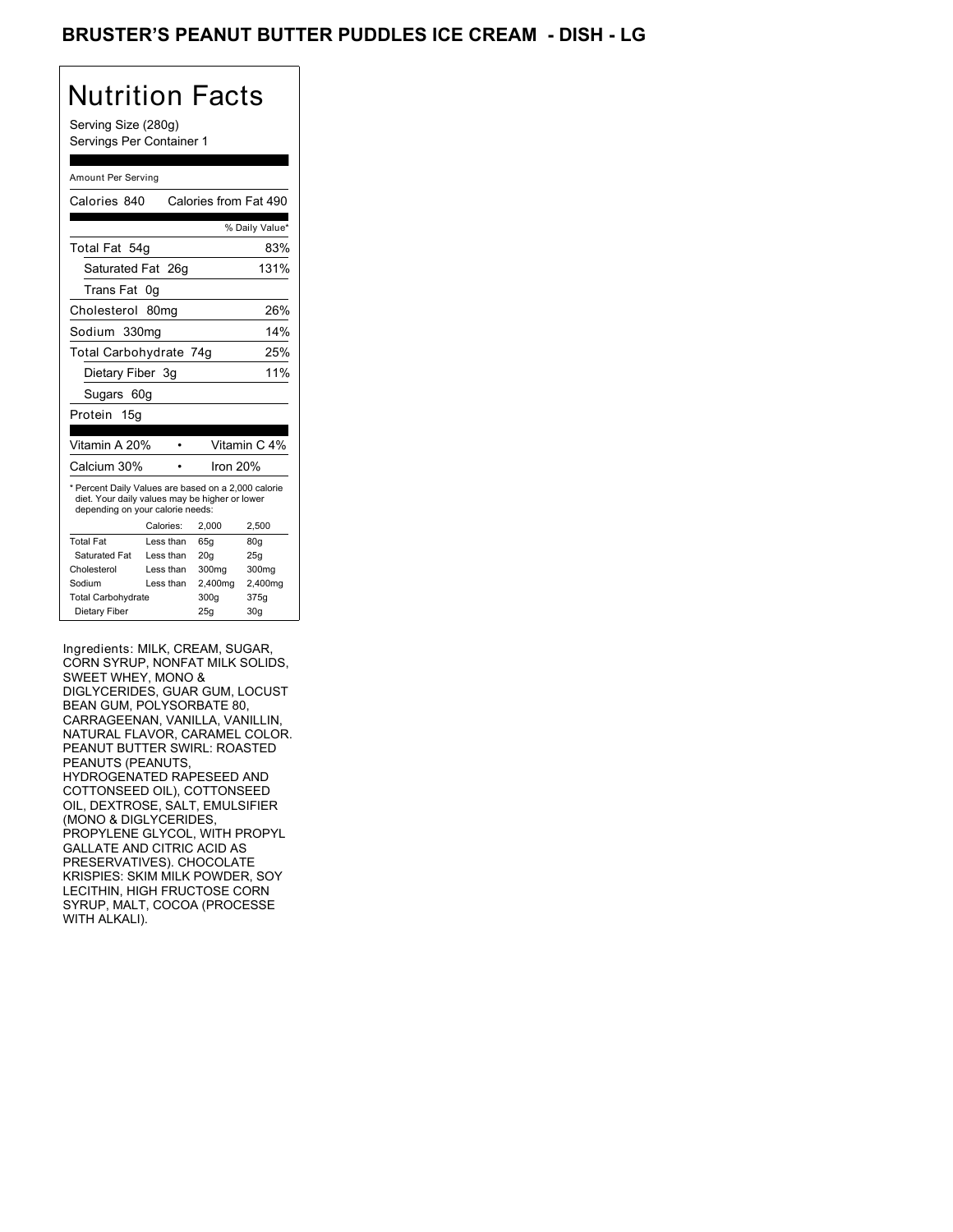### BRUSTER'S PEANUT BUTTER PUDDLES ICE CREAM - SUGAR CONE - SM

# Nutrition Facts

Serving Size (153g) Servings Per Container 1

#### Amount Per Serving

| Calories 470                                                 | Calories from Fat 240 |
|--------------------------------------------------------------|-----------------------|
|                                                              | % Daily Value*        |
| Total Fat 27g                                                | 42%                   |
| Saturated Fat 13g                                            | 66%                   |
| Trans Fat 0q                                                 |                       |
| Cholesterol 40mg                                             | 13%                   |
| Sodium 180mg                                                 | 8%                    |
| Total Carbohydrate 49g                                       | 16%                   |
| Dietary Fiber 1g                                             | 5%                    |
| Sugars 33g                                                   |                       |
| Protein 8q                                                   |                       |
| Vitamin A 8%                                                 | Vitamin C 2%          |
| Calcium 15%                                                  | Iron $10%$            |
| * Percent Daily Values are based on a 2,000 calorie<br>diet. |                       |

Ingredients: MILK, CREAM, SUGAR, CORN SYRUP, NONFAT MILK SOLIDS, SWEET WHEY, MONO & DIGLYCERIDES, GUAR GUM, LOCUST BEAN GUM, POLYSORBATE 80, CARRAGEENAN, VANILLA, VANILLIN, NATURAL FLAVOR, CARAMEL COLOR. PEANUT BUTTER SWIRL: ROASTED PEANUTS (PEANUTS, HYDROGENATED RAPESEED AND COTTONSEED OIL), COTTONSEED OIL, DEXTROSE, SALT, EMULSIFIER (MONO & DIGLYCERIDES, PROPYLENE GLYCOL, WITH PROPYL GALLATE AND CITRIC ACID AS PRESERVATIVES). CHOCOLATE KRISPIES: SKIM MILK POWDER, SOY LECITHIN, HIGH FRUCTOSE CORN SYRUP, MALT, COCOA (PROCESSE WITH ALKALI). SUGAR CONE: ENRICHED WHEAT FLOUR (ENRICHED WITH NIACIN, REDUCED IRON, THIAMIN MONONITRATE, RIBOFLAVIN, FOLIC ACID), TAPIOCA FLOUR, SUGAR, VEGETABLE SHORTENING (SOYBEAN AND/OR CANOLA OIL, MODIFIED PALM OIL, SOY LECITHIN, AND/OR PARTIALLY HYDROGENATED SOYBEAN OIL), OAT FIBER AND/OR VEGETABLE FIBER, SALT, CARAMEL COLOR, ARTIFICIAL FLAVOR, SOY LECITHIN.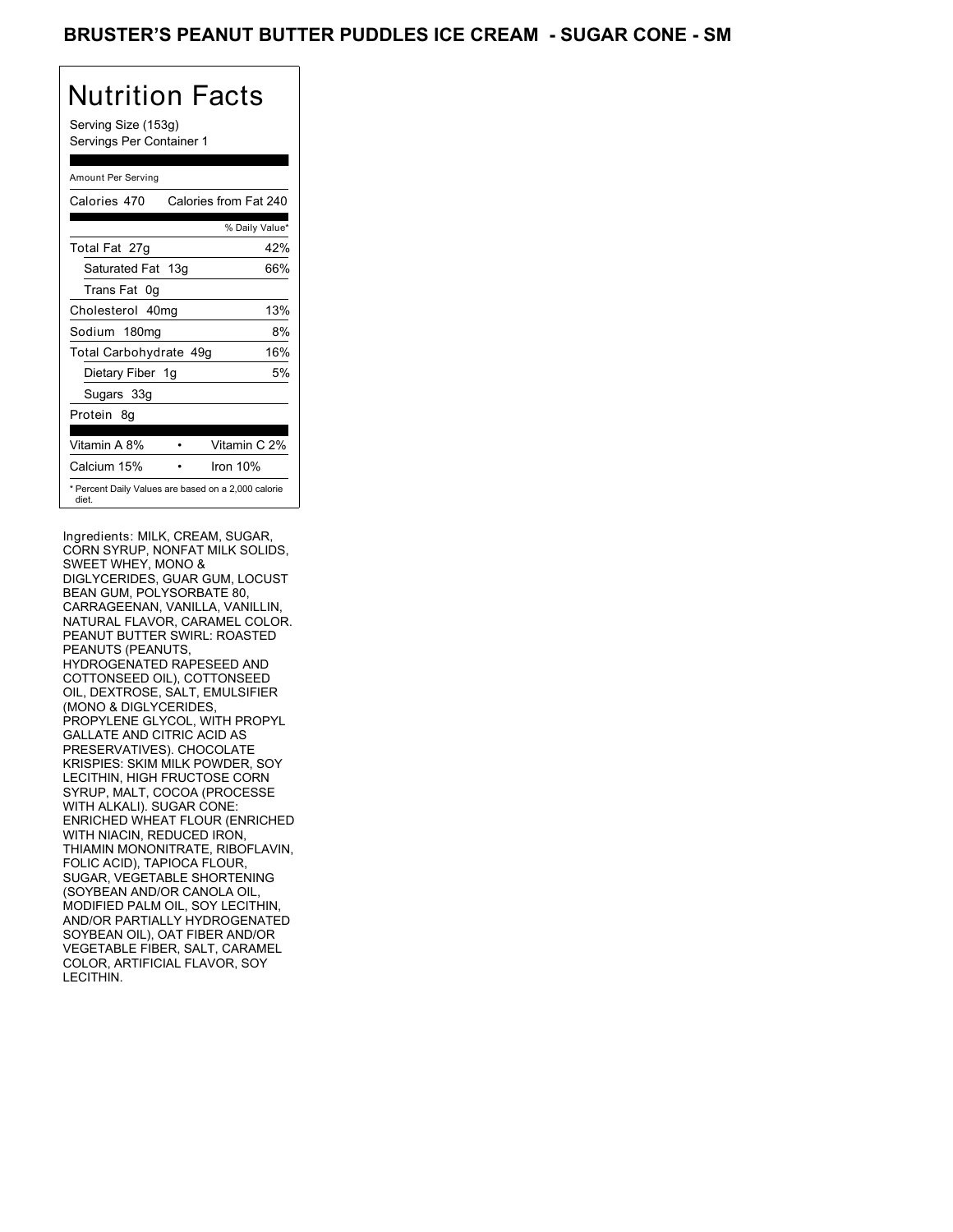### BRUSTER'S PEANUT BUTTER PUDDLES ICE CREAM - SUGAR CONE - REG

# Nutrition Facts

Serving Size (223g) Servings Per Container 1

#### Amount Per Serving

| Calories 680           | Calories from Fat 370                               |
|------------------------|-----------------------------------------------------|
|                        | % Daily Value*                                      |
| Total Fat 41q          | 63%                                                 |
| Saturated Fat 20g      | 99%                                                 |
| Trans Fat 0q           |                                                     |
| Cholesterol 60mg       | 19%                                                 |
| Sodium 270mg           | 11%                                                 |
| Total Carbohydrate 67g | 22%                                                 |
| Dietary Fiber 2g       | 8%                                                  |
| Sugars 48g             |                                                     |
| Protein 12g            |                                                     |
| Vitamin A 15%          | Vitamin C 4%                                        |
| Calcium 25%            | Iron 15%                                            |
| diet.                  | * Percent Daily Values are based on a 2,000 calorie |

Ingredients: MILK, CREAM, SUGAR, CORN SYRUP, NONFAT MILK SOLIDS, SWEET WHEY, MONO & DIGLYCERIDES, GUAR GUM, LOCUST BEAN GUM, POLYSORBATE 80, CARRAGEENAN, VANILLA, VANILLIN, NATURAL FLAVOR, CARAMEL COLOR. PEANUT BUTTER SWIRL: ROASTED PEANUTS (PEANUTS, HYDROGENATED RAPESEED AND COTTONSEED OIL), COTTONSEED OIL, DEXTROSE, SALT, EMULSIFIER (MONO & DIGLYCERIDES, PROPYLENE GLYCOL, WITH PROPYL GALLATE AND CITRIC ACID AS PRESERVATIVES). CHOCOLATE KRISPIES: SKIM MILK POWDER, SOY LECITHIN, HIGH FRUCTOSE CORN SYRUP, MALT, COCOA (PROCESSE WITH ALKALI). SUGAR CONE: ENRICHED WHEAT FLOUR (ENRICHED WITH NIACIN, REDUCED IRON, THIAMIN MONONITRATE, RIBOFLAVIN, FOLIC ACID), TAPIOCA FLOUR, SUGAR, VEGETABLE SHORTENING (SOYBEAN AND/OR CANOLA OIL, MODIFIED PALM OIL, SOY LECITHIN, AND/OR PARTIALLY HYDROGENATED SOYBEAN OIL), OAT FIBER AND/OR VEGETABLE FIBER, SALT, CARAMEL COLOR, ARTIFICIAL FLAVOR, SOY LECITHIN.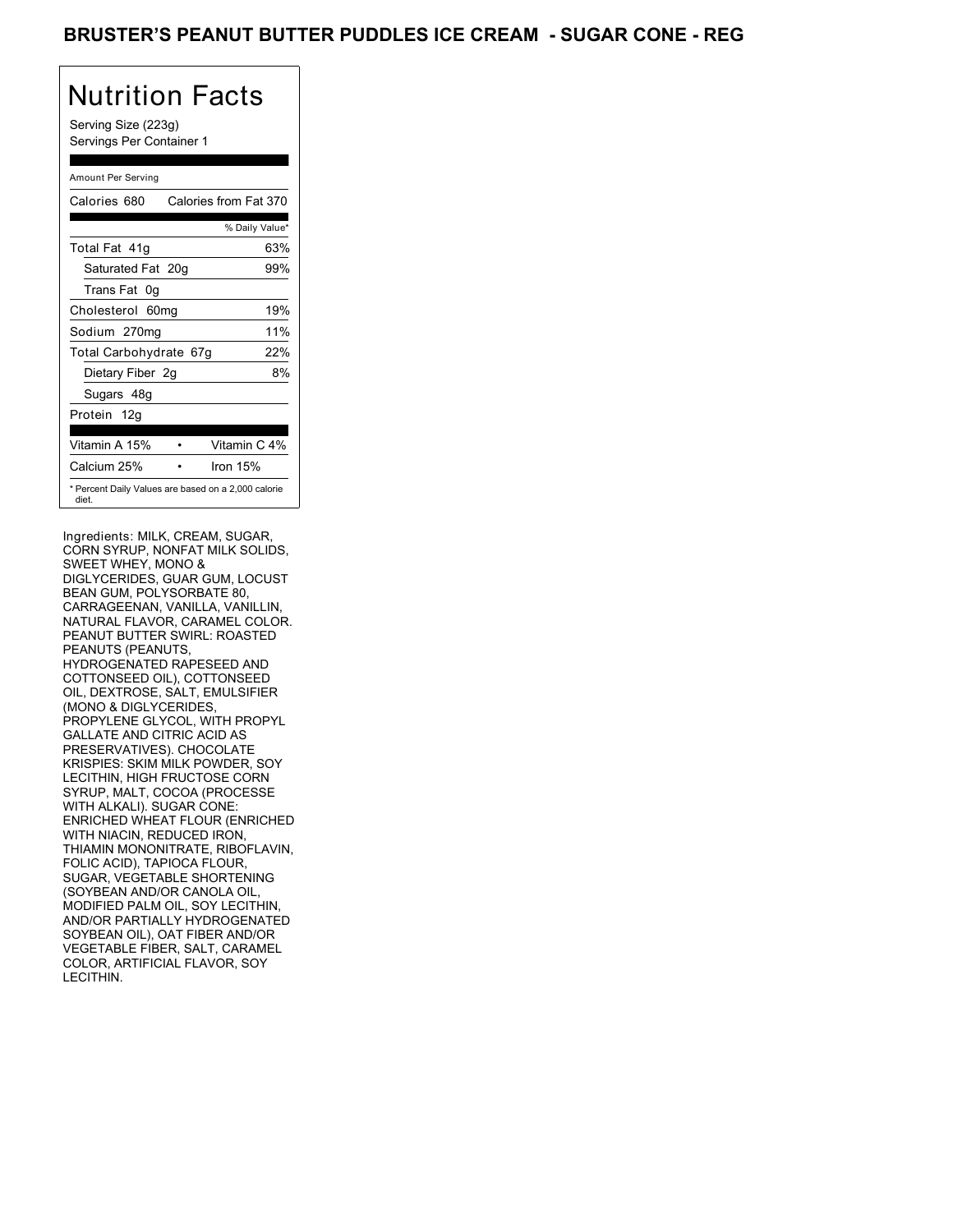## BRUSTER'S PEANUT BUTTER PUDDLES ICE CREAM - SUGAR CONE - LG

# Nutrition Facts

Serving Size (293g) Servings Per Container 1

#### Amount Per Serving

| Calories 890           | Calories from Fat 490                               |
|------------------------|-----------------------------------------------------|
|                        | % Daily Value*                                      |
| Total Fat 54g          | 83%                                                 |
| Saturated Fat 26g      | 131%                                                |
| Trans Fat 0q           |                                                     |
| Cholesterol 80mg       | 26%                                                 |
| Sodium 350mg           | 15%                                                 |
| Total Carbohydrate 86g | 29%                                                 |
| Dietary Fiber 3g       | 11%                                                 |
| Sugars 63g             |                                                     |
| Protein 15g            |                                                     |
| Vitamin A 20%          | Vitamin C 4%                                        |
| Calcium 30%            | Iron 20%                                            |
| diet.                  | * Percent Daily Values are based on a 2,000 calorie |

Ingredients: MILK, CREAM, SUGAR, CORN SYRUP, NONFAT MILK SOLIDS, SWEET WHEY, MONO & DIGLYCERIDES, GUAR GUM, LOCUST BEAN GUM, POLYSORBATE 80, CARRAGEENAN, VANILLA, VANILLIN, NATURAL FLAVOR, CARAMEL COLOR. PEANUT BUTTER SWIRL: ROASTED PEANUTS (PEANUTS, HYDROGENATED RAPESEED AND COTTONSEED OIL), COTTONSEED OIL, DEXTROSE, SALT, EMULSIFIER (MONO & DIGLYCERIDES, PROPYLENE GLYCOL, WITH PROPYL GALLATE AND CITRIC ACID AS PRESERVATIVES). CHOCOLATE KRISPIES: SKIM MILK POWDER, SOY LECITHIN, HIGH FRUCTOSE CORN SYRUP, MALT, COCOA (PROCESSE WITH ALKALI). SUGAR CONE: ENRICHED WHEAT FLOUR (ENRICHED WITH NIACIN, REDUCED IRON, THIAMIN MONONITRATE, RIBOFLAVIN, FOLIC ACID), TAPIOCA FLOUR, SUGAR, VEGETABLE SHORTENING (SOYBEAN AND/OR CANOLA OIL, MODIFIED PALM OIL, SOY LECITHIN, AND/OR PARTIALLY HYDROGENATED SOYBEAN OIL), OAT FIBER AND/OR VEGETABLE FIBER, SALT, CARAMEL COLOR, ARTIFICIAL FLAVOR, SOY LECITHIN.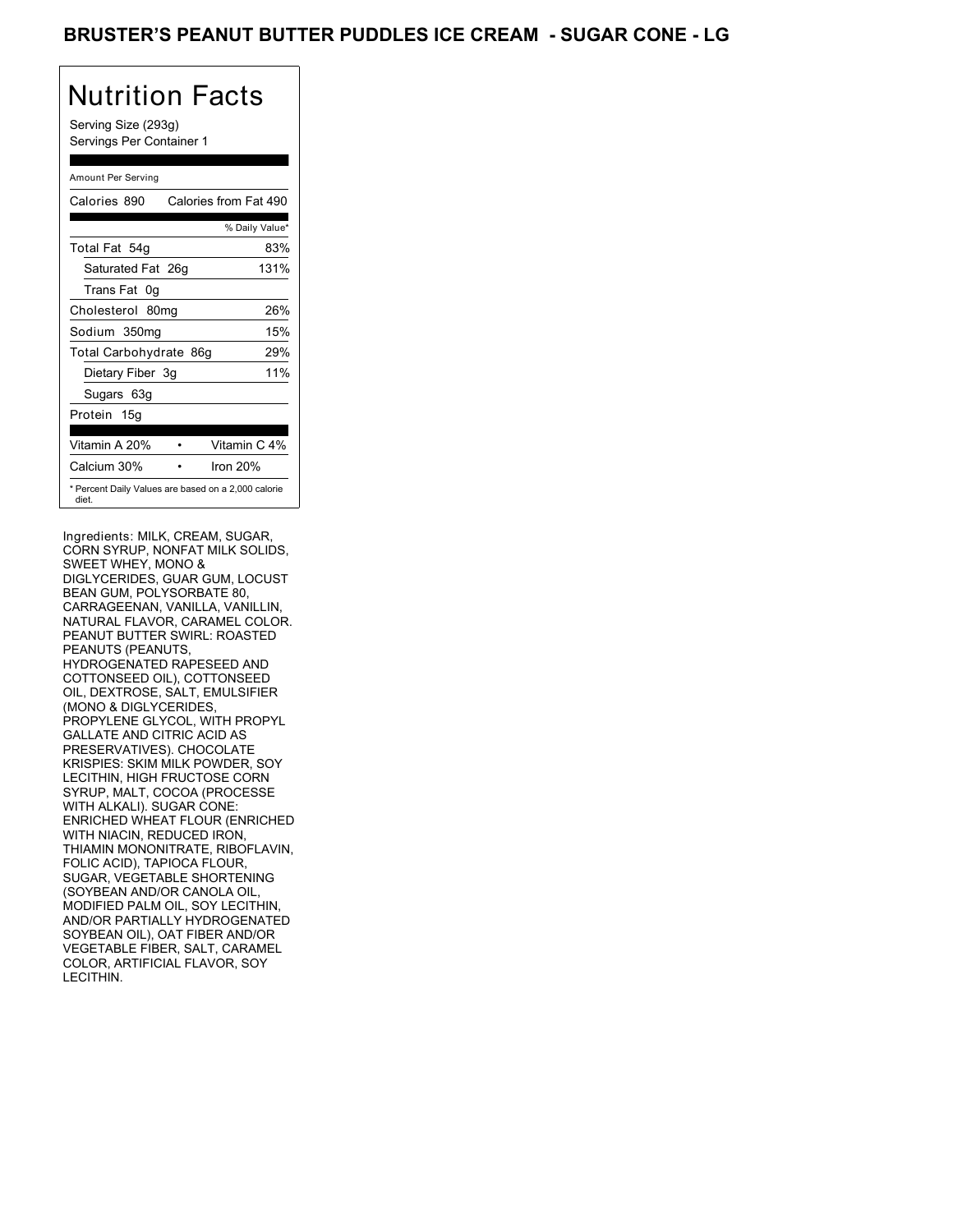### BRUSTER'S PEANUT BUTTER PUDDLES ICE CREAM - CAKE CONE - SM

## Nutrition Facts

Serving Size (146g) Servings Per Container 1

#### Amount Per Serving

| Calories 440                                                 | Calories from Fat 240 |
|--------------------------------------------------------------|-----------------------|
|                                                              | % Daily Value*        |
| Total Fat 27g                                                | 42%                   |
| Saturated Fat 13g                                            | 66%                   |
| Trans Fat 0q                                                 |                       |
| Cholesterol 40mg                                             | 13%                   |
| Sodium 170mg                                                 | 7%                    |
| Total Carbohydrate 42g                                       | 14%                   |
| Dietary Fiber 1g                                             | 5%                    |
| Sugars 30g                                                   |                       |
| Protein 8q                                                   |                       |
| Vitamin A 8%                                                 | Vitamin C 2%          |
| Calcium 15%                                                  | Iron $10%$            |
| * Percent Daily Values are based on a 2,000 calorie<br>diet. |                       |

Ingredients: MILK, CREAM, SUGAR, CORN SYRUP, NONFAT MILK SOLIDS, SWEET WHEY, MONO & DIGLYCERIDES, GUAR GUM, LOCUST BEAN GUM, POLYSORBATE 80, CARRAGEENAN, VANILLA, VANILLIN, NATURAL FLAVOR, CARAMEL COLOR. PEANUT BUTTER SWIRL: ROASTED PEANUTS (PEANUTS, HYDROGENATED RAPESEED AND COTTONSEED OIL), COTTONSEED OIL, DEXTROSE, SALT, EMULSIFIER (MONO & DIGLYCERIDES, PROPYLENE GLYCOL, WITH PROPYL GALLATE AND CITRIC ACID AS PRESERVATIVES). CHOCOLATE KRISPIES: SKIM MILK POWDER, SOY LECITHIN, HIGH FRUCTOSE CORN SYRUP, MALT, COCOA (PROCESSE WITH ALKALI). CAKE CONE: ENRICHED WHEAT FLOUR (ENRICHED WITH NIACIN, REDUCED IRON, THIAMIN MONONITRATE, RIBOFLAVIN, FOLIC ACID), TAPIOCA FLOUR, SUGAR, VEGETABLE OIL SHORTENING (SOYBEAN AND/OR CANOLA OIL, MODIFIED PALM OIL, SOY LECITHIN, AND/OR PARTIALLY HYDROGENATED SOYBEAN OIL), LEAVENING (SODIUM BICARBONATE, AMMONIUM BICARBONATE), SALT, NATURAL FLAVOR, ANNATTO (VEGETABLE COLOR).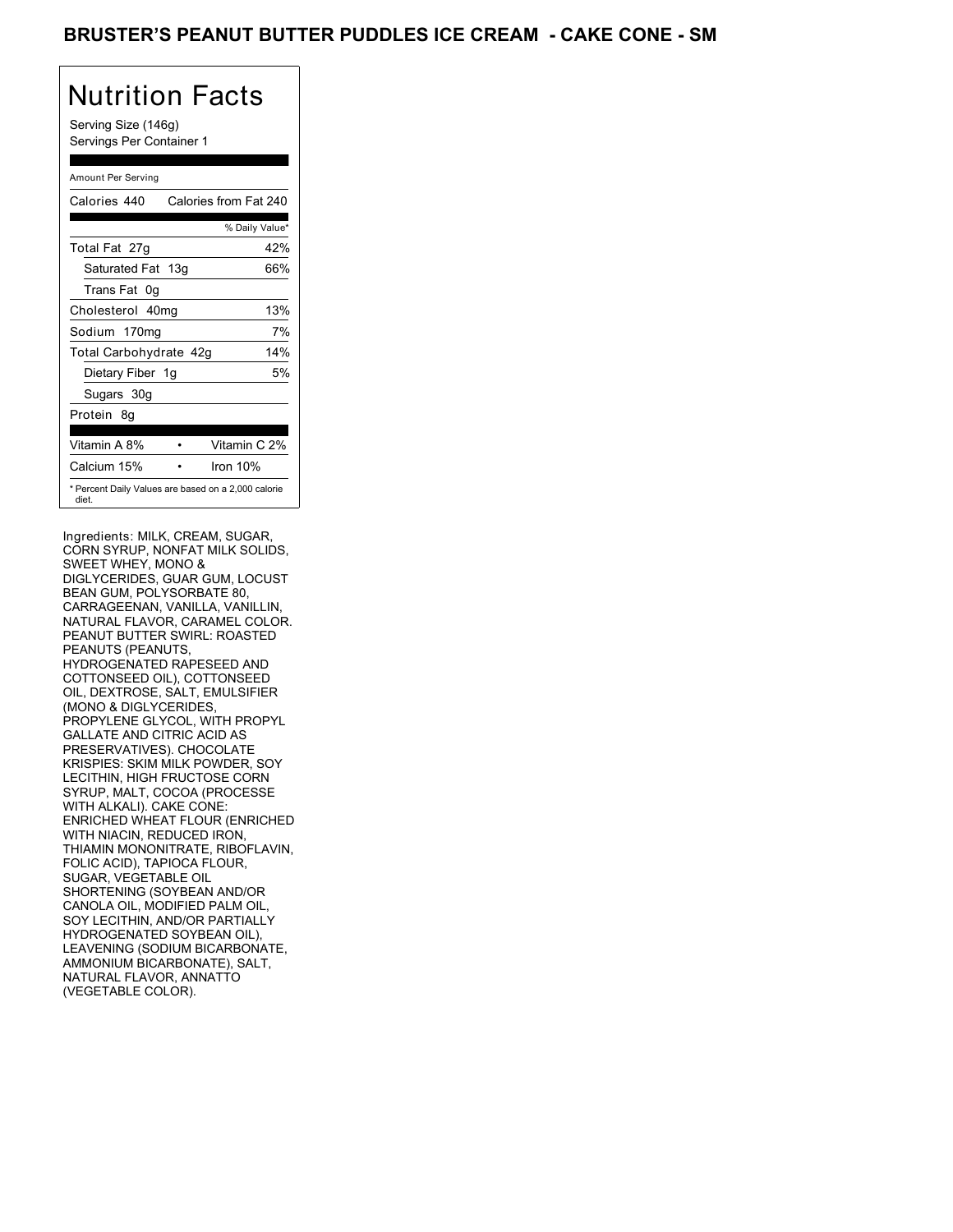### BRUSTER'S PEANUT BUTTER PUDDLES ICE CREAM - CAKE CONE - REG

# Nutrition Facts

Serving Size (216g) Servings Per Container 1

#### Amount Per Serving

| Calories 650                                                 | Calories from Fat 360 |                |
|--------------------------------------------------------------|-----------------------|----------------|
|                                                              |                       | % Daily Value* |
| Total Fat 41q                                                |                       | 62%            |
| Saturated Fat 20g                                            |                       | 99%            |
| Trans Fat 0q                                                 |                       |                |
| Cholesterol 60mg                                             |                       | 19%            |
| Sodium 260mg                                                 |                       | 11%            |
| Total Carbohydrate 60g                                       |                       | 20%            |
| Dietary Fiber 2g                                             |                       | 8%             |
| Sugars 45g                                                   |                       |                |
| Protein 12g                                                  |                       |                |
| Vitamin A 15%                                                |                       | Vitamin C 4%   |
| Calcium 20%                                                  | Iron 15%              |                |
| * Percent Daily Values are based on a 2,000 calorie<br>diet. |                       |                |

Ingredients: MILK, CREAM, SUGAR, CORN SYRUP, NONFAT MILK SOLIDS, SWEET WHEY, MONO & DIGLYCERIDES, GUAR GUM, LOCUST BEAN GUM, POLYSORBATE 80, CARRAGEENAN, VANILLA, VANILLIN, NATURAL FLAVOR, CARAMEL COLOR. PEANUT BUTTER SWIRL: ROASTED PEANUTS (PEANUTS, HYDROGENATED RAPESEED AND COTTONSEED OIL), COTTONSEED OIL, DEXTROSE, SALT, EMULSIFIER (MONO & DIGLYCERIDES, PROPYLENE GLYCOL, WITH PROPYL GALLATE AND CITRIC ACID AS PRESERVATIVES). CHOCOLATE KRISPIES: SKIM MILK POWDER, SOY LECITHIN, HIGH FRUCTOSE CORN SYRUP, MALT, COCOA (PROCESSE WITH ALKALI). CAKE CONE: ENRICHED WHEAT FLOUR (ENRICHED WITH NIACIN, REDUCED IRON, THIAMIN MONONITRATE, RIBOFLAVIN, FOLIC ACID), TAPIOCA FLOUR, SUGAR, VEGETABLE OIL SHORTENING (SOYBEAN AND/OR CANOLA OIL, MODIFIED PALM OIL, SOY LECITHIN, AND/OR PARTIALLY HYDROGENATED SOYBEAN OIL), LEAVENING (SODIUM BICARBONATE, AMMONIUM BICARBONATE), SALT, NATURAL FLAVOR, ANNATTO (VEGETABLE COLOR).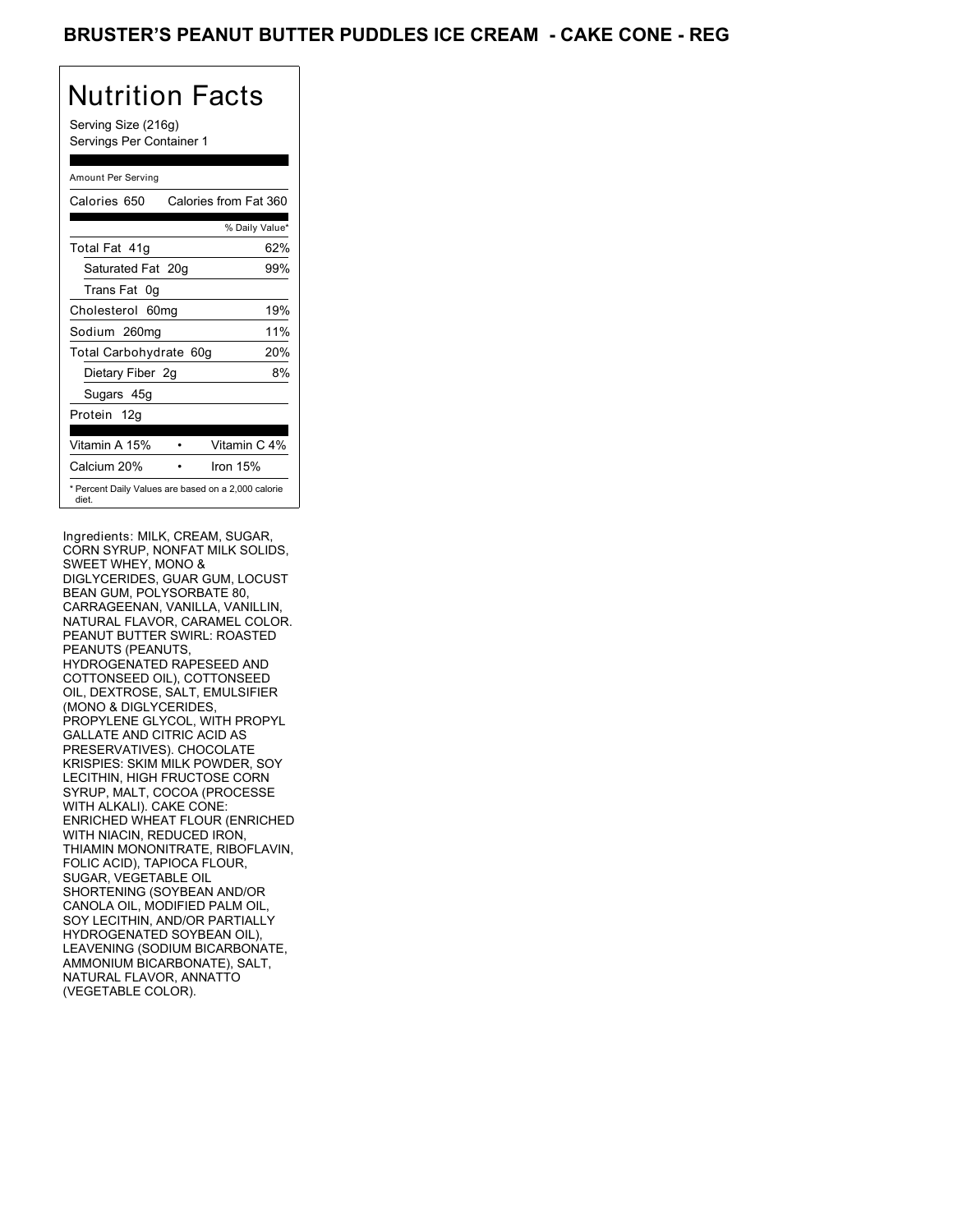## BRUSTER'S PEANUT BUTTER PUDDLES ICE CREAM - CAKE CONE - LG

# Nutrition Facts

Serving Size (286g) Servings Per Container 1

#### Amount Per Serving

| Calories 860           | Calories from Fat 490                               |
|------------------------|-----------------------------------------------------|
|                        | % Daily Value*                                      |
| Total Fat 54g          | 83%                                                 |
| Saturated Fat 26g      | 131%                                                |
| Trans Fat 0q           |                                                     |
| Cholesterol 80mg       | 26%                                                 |
| Sodium 340mg           | 14%                                                 |
| Total Carbohydrate 79g | 26%                                                 |
| Dietary Fiber 3g       | 11%                                                 |
| Sugars 60g             |                                                     |
| Protein 15g            |                                                     |
| Vitamin A 20%          | Vitamin C 4%                                        |
| Calcium 30%            | Iron 20%                                            |
| diet.                  | * Percent Daily Values are based on a 2,000 calorie |

Ingredients: MILK, CREAM, SUGAR, CORN SYRUP, NONFAT MILK SOLIDS, SWEET WHEY, MONO & DIGLYCERIDES, GUAR GUM, LOCUST BEAN GUM, POLYSORBATE 80, CARRAGEENAN, VANILLA, VANILLIN, NATURAL FLAVOR, CARAMEL COLOR. PEANUT BUTTER SWIRL: ROASTED PEANUTS (PEANUTS, HYDROGENATED RAPESEED AND COTTONSEED OIL), COTTONSEED OIL, DEXTROSE, SALT, EMULSIFIER (MONO & DIGLYCERIDES, PROPYLENE GLYCOL, WITH PROPYL GALLATE AND CITRIC ACID AS PRESERVATIVES). CHOCOLATE KRISPIES: SKIM MILK POWDER, SOY LECITHIN, HIGH FRUCTOSE CORN SYRUP, MALT, COCOA (PROCESSE WITH ALKALI). CAKE CONE: ENRICHED WHEAT FLOUR (ENRICHED WITH NIACIN, REDUCED IRON, THIAMIN MONONITRATE, RIBOFLAVIN, FOLIC ACID), TAPIOCA FLOUR, SUGAR, VEGETABLE OIL SHORTENING (SOYBEAN AND/OR CANOLA OIL, MODIFIED PALM OIL, SOY LECITHIN, AND/OR PARTIALLY HYDROGENATED SOYBEAN OIL), LEAVENING (SODIUM BICARBONATE, AMMONIUM BICARBONATE), SALT, NATURAL FLAVOR, ANNATTO (VEGETABLE COLOR).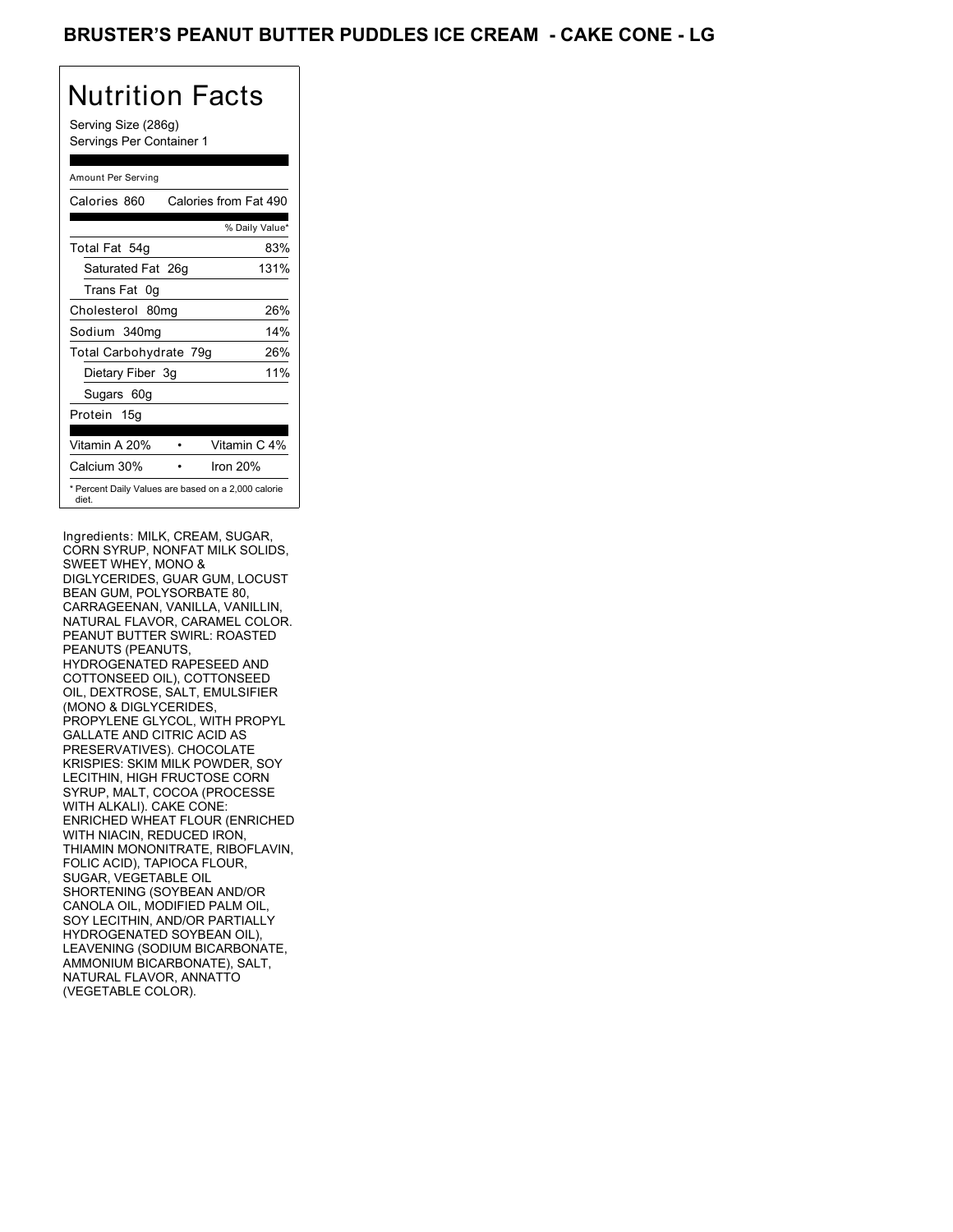### BRUSTER'S PEANUT BUTTER PUDDLES ICE CREAM - WAFFLE CONE - SM

# Nutrition Facts

Serving Size (170g) Servings Per Container 1

#### Amount Per Serving

| Calories 550           | Calories from Fat 270                               |
|------------------------|-----------------------------------------------------|
|                        | % Daily Value*                                      |
| Total Fat 30g          | 46%                                                 |
| Saturated Fat 14g      | 70%                                                 |
| Trans Fat 0q           |                                                     |
| Cholesterol 45mg       | 16%                                                 |
| Sodium 160mg           | 7%                                                  |
| Total Carbohydrate 60g | 20%                                                 |
| Dietary Fiber 1g       | 5%                                                  |
| Sugars 40g             |                                                     |
| Protein 9q             |                                                     |
| Vitamin A 8%           | Vitamin C 2%                                        |
| Calcium 15%            | Iron 10%                                            |
| diet.                  | * Percent Daily Values are based on a 2,000 calorie |

Ingredients: MILK, CREAM, SUGAR, CORN SYRUP, NONFAT MILK SOLIDS, SWEET WHEY, MONO & DIGLYCERIDES, GUAR GUM, LOCUST BEAN GUM, POLYSORBATE 80, CARRAGEENAN, VANILLA, VANILLIN, NATURAL FLAVOR, CARAMEL COLOR. PEANUT BUTTER SWIRL: ROASTED PEANUTS (PEANUTS, HYDROGENATED RAPESEED AND COTTONSEED OIL), COTTONSEED OIL, DEXTROSE, SALT, EMULSIFIER (MONO & DIGLYCERIDES, PROPYLENE GLYCOL, WITH PROPYL GALLATE AND CITRIC ACID AS PRESERVATIVES). CHOCOLATE KRISPIES: SKIM MILK POWDER, SOY LECITHIN, HIGH FRUCTOSE CORN SYRUP, MALT, COCOA (PROCESSE WITH ALKALI). WAFFLE CONE: ENRICHED BLEACHED WHEAT FLOUR (ENRICHED WITH NIACIN, REDUCED IRON, THIAMIN MONONITRATE, RIBOFLAVIN, FOLIC ACID), SUGAR, VEGETABLE SHORTENING (PARTIALLY HYDROGENATED SOYBEAN AND COTTONSEED OILS), WHOLE EGG, ARTIFICIAL FLAVOR (INCLUDING MALTODEXTRIN, MODIFIED CORNSTARCH, BUTTER, BUTTERMILK), DEXTROSE, SOY LECITHIN, ARTIFICIAL VANILLA FLAVOR.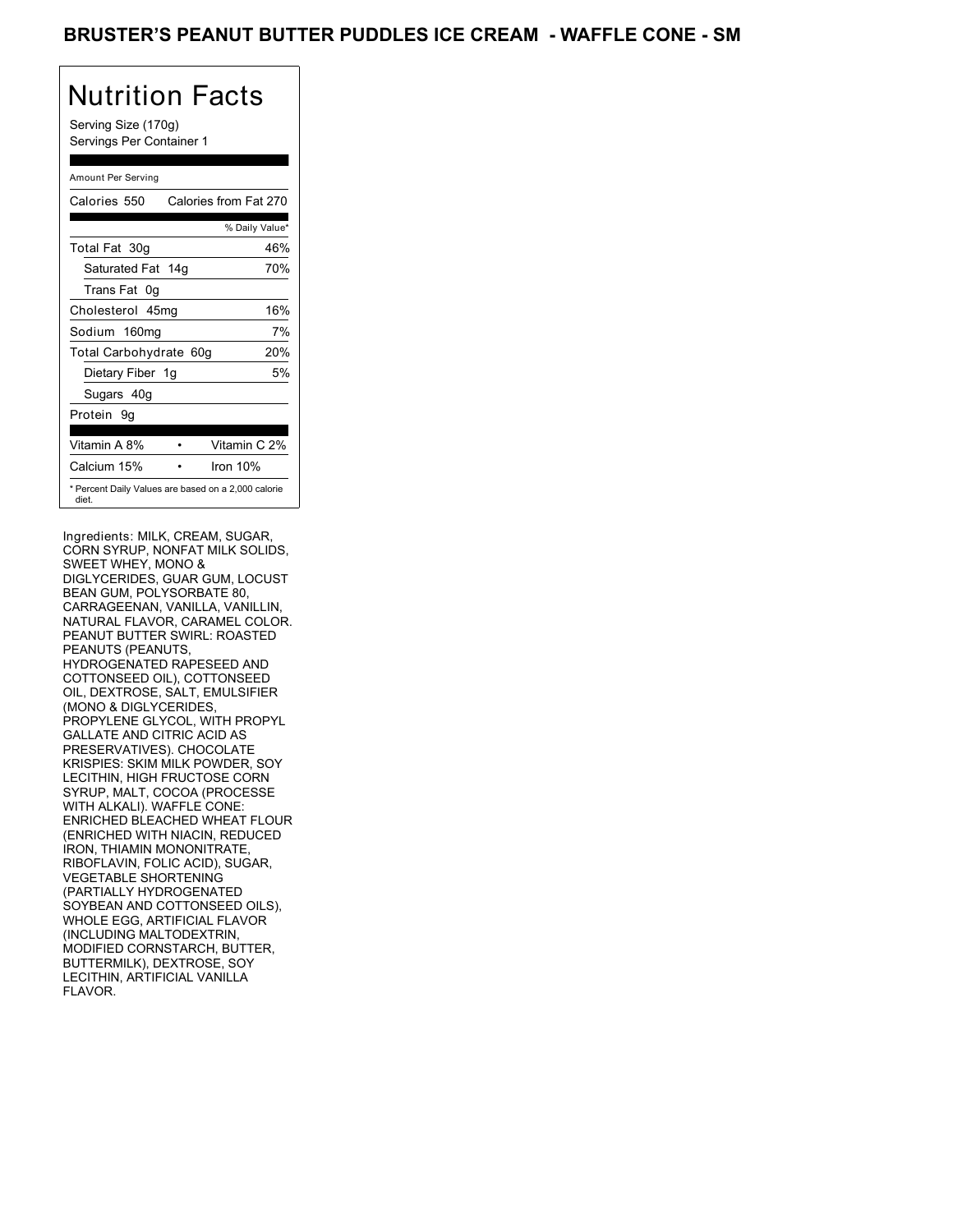### BRUSTER'S PEANUT BUTTER PUDDLES ICE CREAM - WAFFLE CONE - REG

# Nutrition Facts

Serving Size (240g) Servings Per Container 1

#### Amount Per Serving

| Calories 760                                                 | Calories from Fat 390 |                |
|--------------------------------------------------------------|-----------------------|----------------|
|                                                              |                       | % Daily Value* |
| Total Fat 44q                                                |                       | 67%            |
| Saturated Fat 21g                                            |                       | 103%           |
| Trans Fat 0q                                                 |                       |                |
| Cholesterol 65mg                                             |                       | 22%            |
| Sodium 250mg                                                 |                       | 10%            |
| Total Carbohydrate 78g                                       |                       | 26%            |
| Dietary Fiber 2g                                             |                       | 8%             |
| Sugars 55g                                                   |                       |                |
| Protein 13g                                                  |                       |                |
| Vitamin A 15%                                                |                       | Vitamin C 4%   |
| Calcium 20%                                                  | Iron 15%              |                |
| * Percent Daily Values are based on a 2,000 calorie<br>diet. |                       |                |

Ingredients: MILK, CREAM, SUGAR, CORN SYRUP, NONFAT MILK SOLIDS, SWEET WHEY, MONO & DIGLYCERIDES, GUAR GUM, LOCUST BEAN GUM, POLYSORBATE 80, CARRAGEENAN, VANILLA, VANILLIN, NATURAL FLAVOR, CARAMEL COLOR. PEANUT BUTTER SWIRL: ROASTED PEANUTS (PEANUTS, HYDROGENATED RAPESEED AND COTTONSEED OIL), COTTONSEED OIL, DEXTROSE, SALT, EMULSIFIER (MONO & DIGLYCERIDES, PROPYLENE GLYCOL, WITH PROPYL GALLATE AND CITRIC ACID AS PRESERVATIVES). CHOCOLATE KRISPIES: SKIM MILK POWDER, SOY LECITHIN, HIGH FRUCTOSE CORN SYRUP, MALT, COCOA (PROCESSE WITH ALKALI). WAFFLE CONE: ENRICHED BLEACHED WHEAT FLOUR (ENRICHED WITH NIACIN, REDUCED IRON, THIAMIN MONONITRATE, RIBOFLAVIN, FOLIC ACID), SUGAR, VEGETABLE SHORTENING (PARTIALLY HYDROGENATED SOYBEAN AND COTTONSEED OILS), WHOLE EGG, ARTIFICIAL FLAVOR (INCLUDING MALTODEXTRIN, MODIFIED CORNSTARCH, BUTTER, BUTTERMILK), DEXTROSE, SOY LECITHIN, ARTIFICIAL VANILLA FLAVOR.